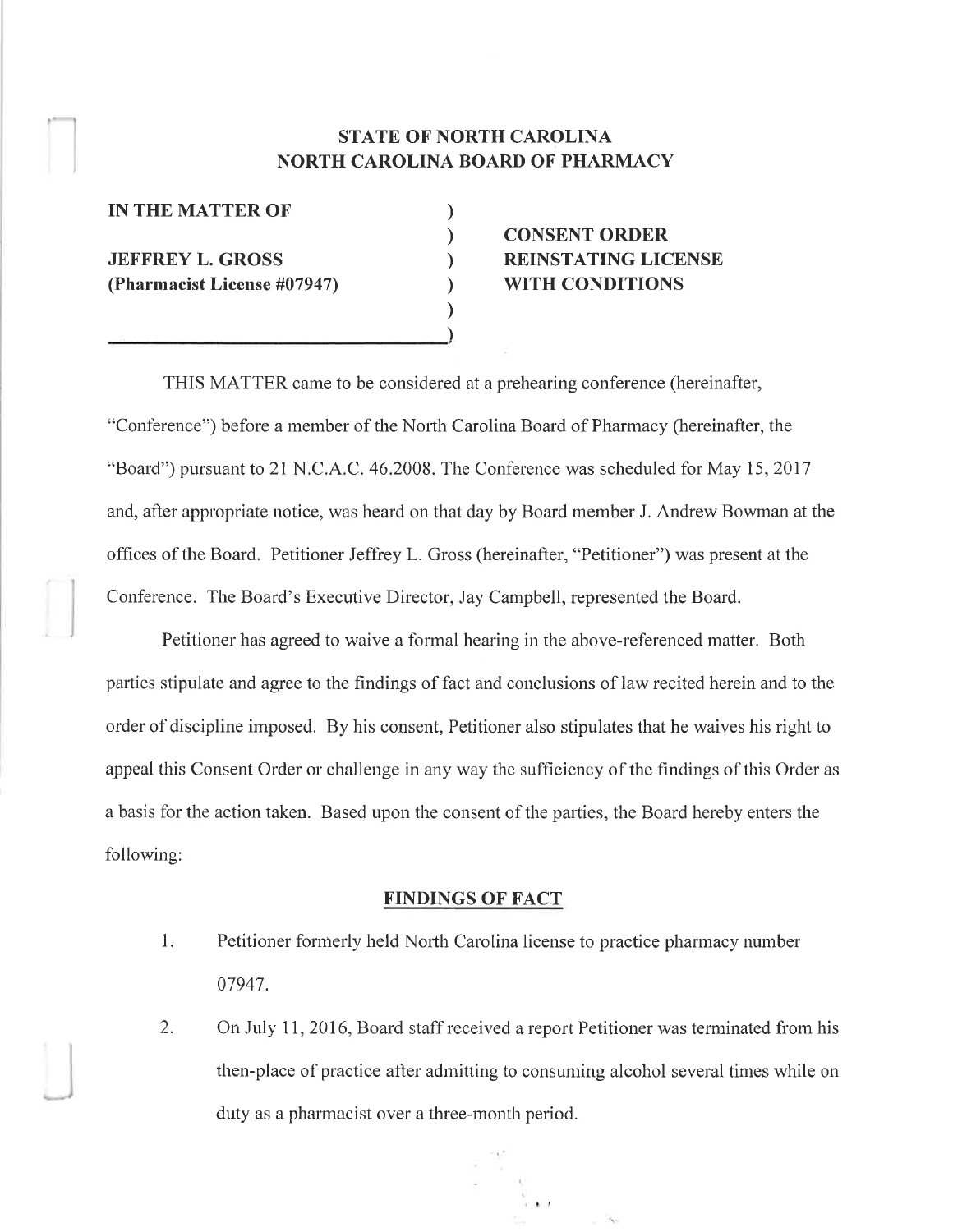- 3. Petitioner acknowledged to Board investigative staff that he had consumed alcohol several times while on duty as a pharmacist. At that time, while Petitioner acknowledged that this behavior was wrong, he did not believe that the behavior was indicative of a substance use disorder.
- Petitioner declined a request to surrender his license to practice pharmacy, and the Board summarily suspended the license on August 5,2016.  $4.$
- After the Board's suspension of his license, Petitioner obtained a substance use assessment, was diagnosed with an alcohol use disorder, and entered into a recovery monitoring agreement with North Carolina Physicians Health Program ("NCPHP"). 5.
- NCPHP reports that Petitioner has complied with all aspects of his recovery rnonitoring agreement, including random screening and counseling. 6.
- NCPHP advocates for Petitioner's return to the practice of pharmacy, with appropriate conditions. 7

#### . CONCLUSIONS OF LAW

The Board, in its discretion, concludes that Petitioner can safely resume the practice of pharmacy under the conditions stated below.

IT IS THEREFORE ORDERED that Petitioner's license to practice pharmacy

### is REINSTATED, SUBJECT TO THE FOLLOWING CONDITIONS:

- 1. Petitioner shall complete an Application to Reinstate a Lapsed or Inactive License and pay the appropriate fee.
- 2. As part of the Application to Reinstate a Lapsed or Inactive License, Petitioner shall provide proof that he has obtained fifteen (15) hours of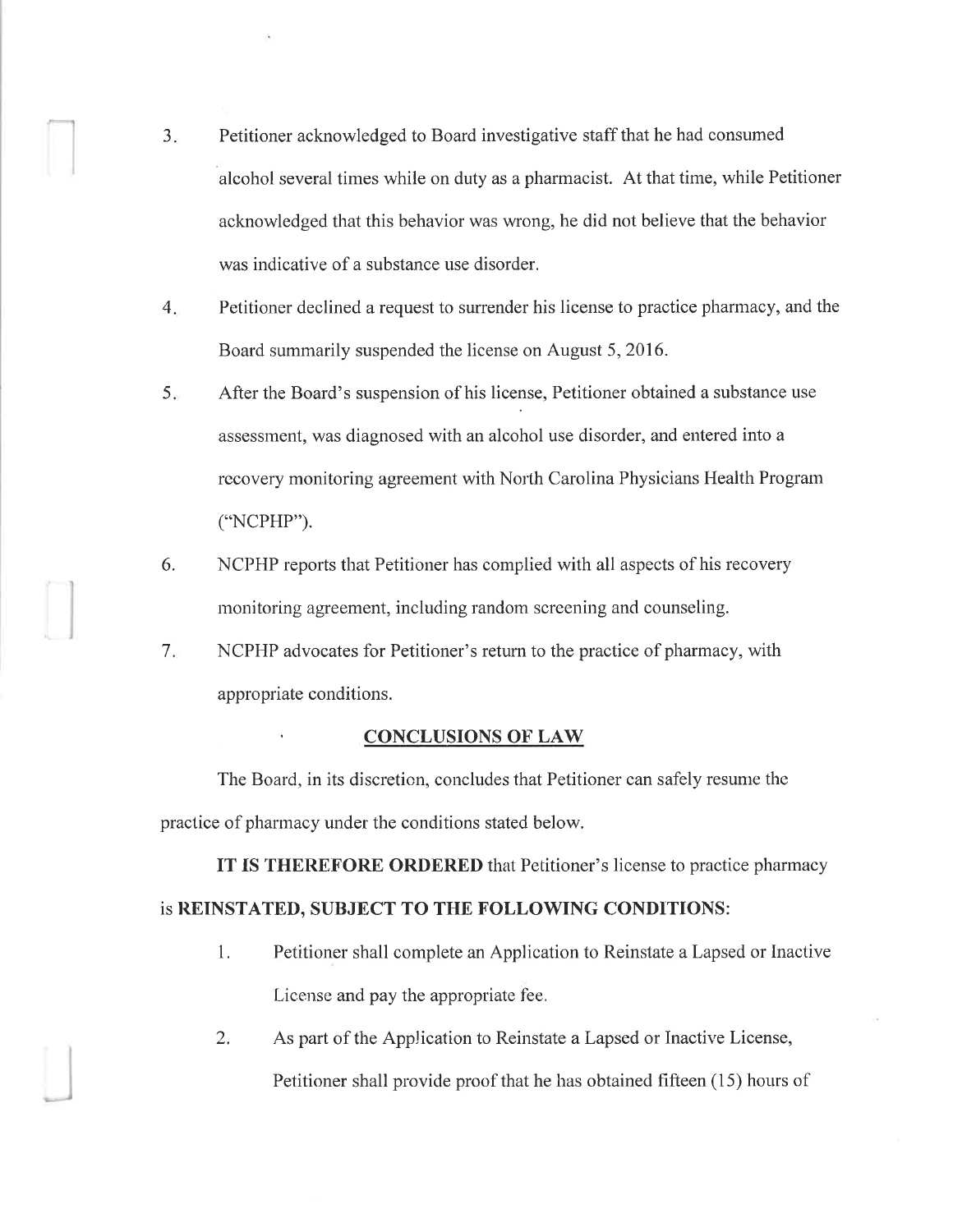continuing education, eight (8) of which must be live or contact hours. These hours represent the continuing education obligation Petitioner would have been required to meet to renew his pharmacy license for 2017.

- $3.$ Petitioner shall successfully his NCPHP treatment and monitoring agreement.
- $4.$ For the duration of his NCPHP treatment and monitoring agreement, Petitioner shall obtain prior approval of all employment as a pharmacist from NCPHP.
- $5.5$ For the duration of his NCPHP treatment and monitoring agreement, Petitioner may not be employed as a pharmacist more than a number of hours per week approved by NCPHP as clinically consistent with Petitioner's recovery.
- For a period of one (1) year, Petitioner may not serve as a pharmacistmanager of any pharmacy. After one (1) year, and for the duration of his NCPHP treatment and monitoring agreement, Petitioner may not serve as a pharmacist-manager unless NCPHP finds such service clinically consistent with Petitioner's recovery and notifies the Board's Executive Director of that finding.  $6.$
- Petitioner shall be subject to unannounced drug screens to be performed at his expense by the Board or its agents, and shall supply urine, blood, hair, nail or any other bodily fluid or tissue sample required for the screening. Results of the screening shall not disclose the presence of any controlled substance, prescription drug, or alcohol that was not previous prescribed  $7.1$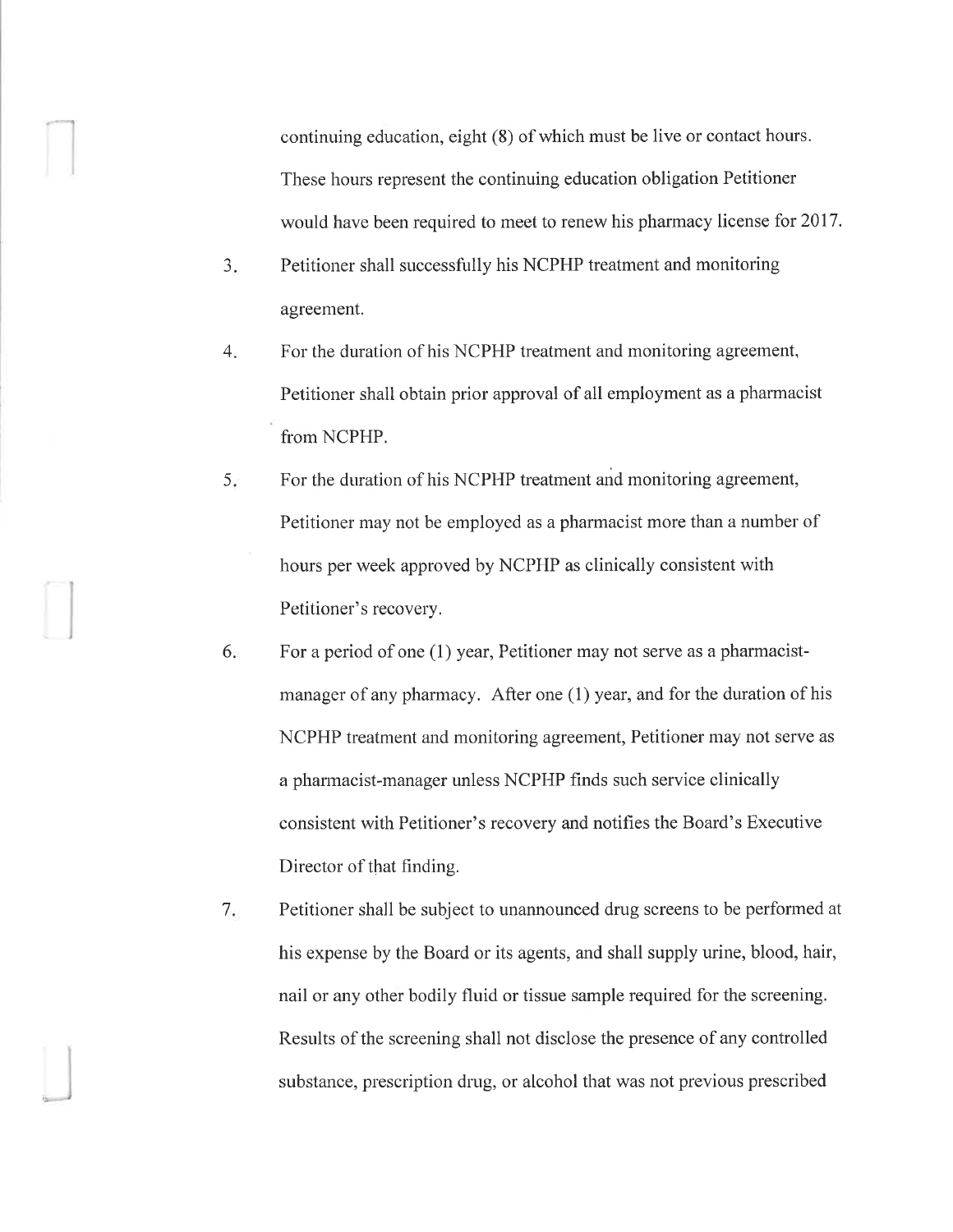for Petitioner by a practitioner acting in the normal course of medical treatment of Petitioner.

- 8 Petitioner shall authorize NCPHP and any treating physician or other health care provider to release Petitioner's medical records to the Board.
- $9.5$ Petitioner shall violate no laws governing the practice of pharmacy or the distribution of drugs.
- Petitioner shall violate no rules or regulations of the Board.  $10<sub>ii</sub>$

I

J

If Petitioner fails to comply with any term or condition of this Order, Petitioner may be subject to additional disciplinary action by the Board. 11.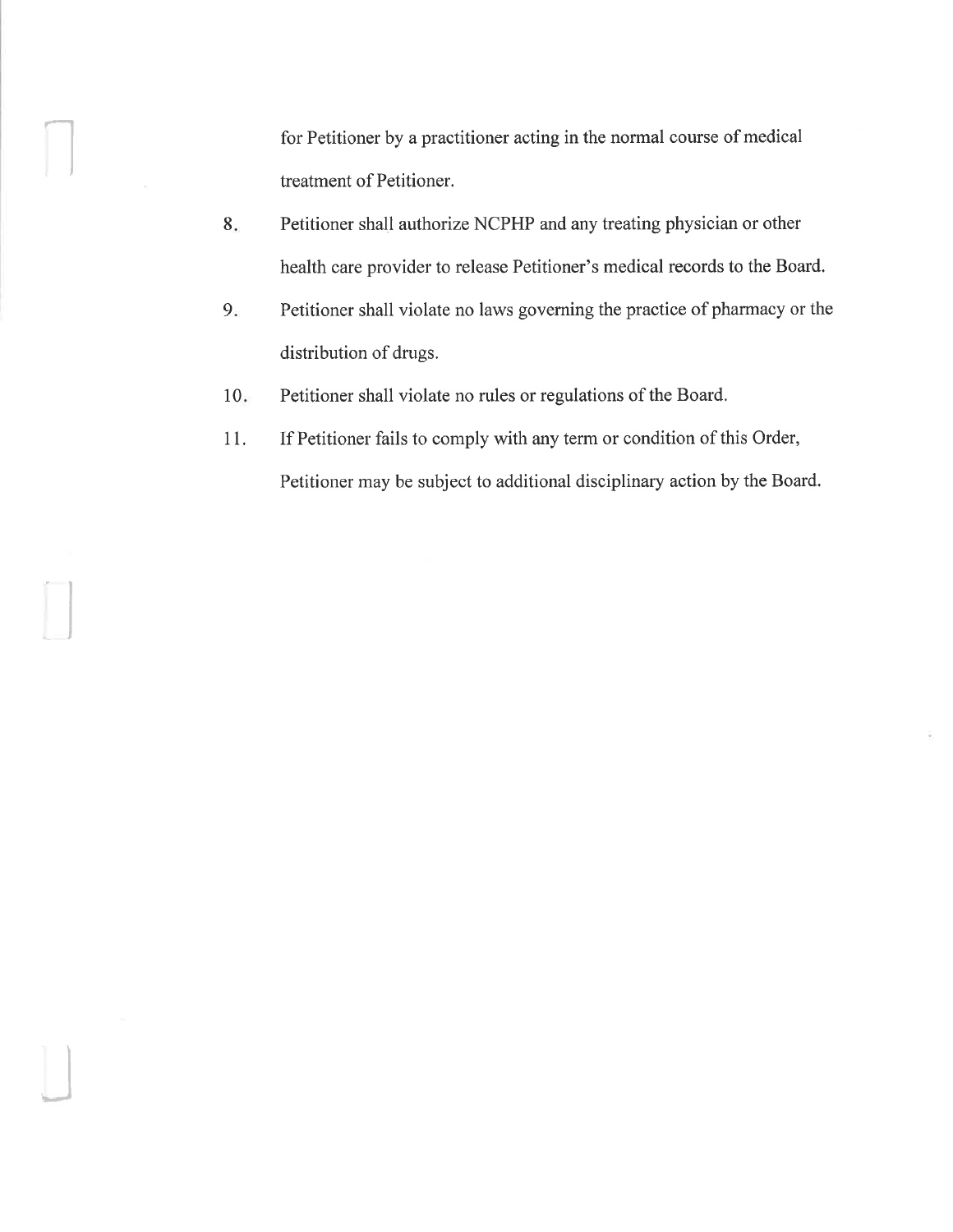This is the  $16^{th}$  day of  $M_{\text{e}4}$ , 2017

 $\lambda$ 

 $\leq_1$ 

 $\sim$ 

### NORTH CAROLINA BOARD OF PHARMACY

 $By:$ Jack W. Campbell IV<br>Executive Director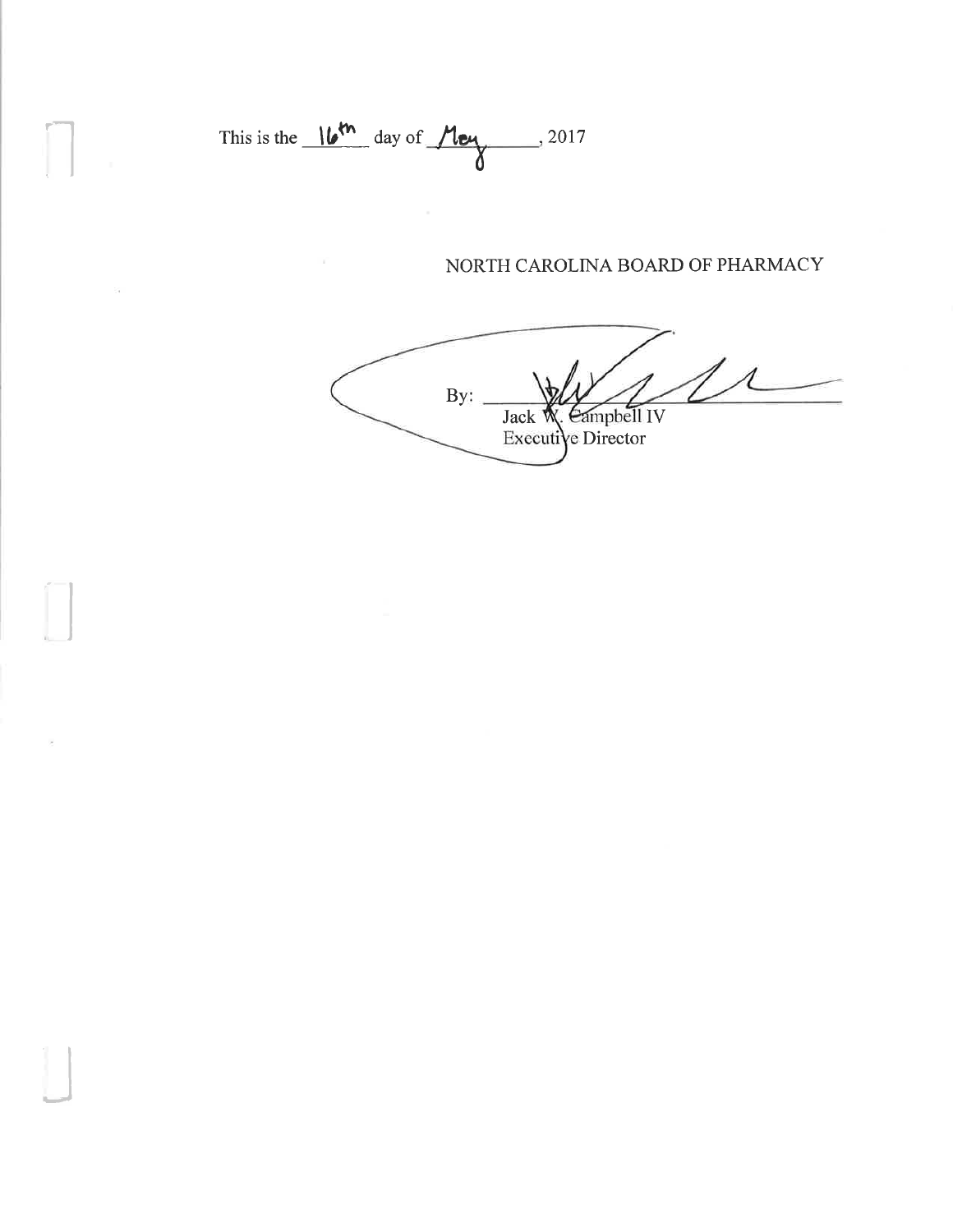Jeffrey L. Gross has full knowledge that he has the right to a formal hearing, at which he would have the right to be represented at his expense by counsel, in this matter. The undersigned freely, knowingly and voluntarily waives such right by entering into this Consent Order.

The undersigned understands and agrees that by entering into this Consent Order, he certifies that he has read the foregoing Consent Order and that he voluntarily consents to the terms and conditions set forth therein and relinquishes any right to judicial review of Board actions which may be taken concerning this matter.

The undersigned further understands that should he violate the terms and conditions of this Consent Order, the Board may take additional action.

The undersigned understands and agrees that this Consent Order will not become effective unless and until approved by the Board.

The undersigned understands that he has the right to have counsel of his choice review and advise him with respect to his rights and this Consent Order, and represents that he enters this Consent Order after consultation with his counsel or after knowingly and voluntarily choosing not to consult with counsel.

**CONSENTED TO BY:** 

 $70 - \frac{5}{15}17$ 

STATE OF North Caroline

Duhen COUNTY

I, the undersigned Notary Public of the County and State aforesaid, do hereby certify that the following person(s) personally appeared before me this day, and each acknowledged the due execution of the foregoing document: Jeffrey L. Gross

Date: 5/15/17



Ly 12 Vanle<br>Cridy Pyplic Parhen

My commission expires:  $10/14/7$